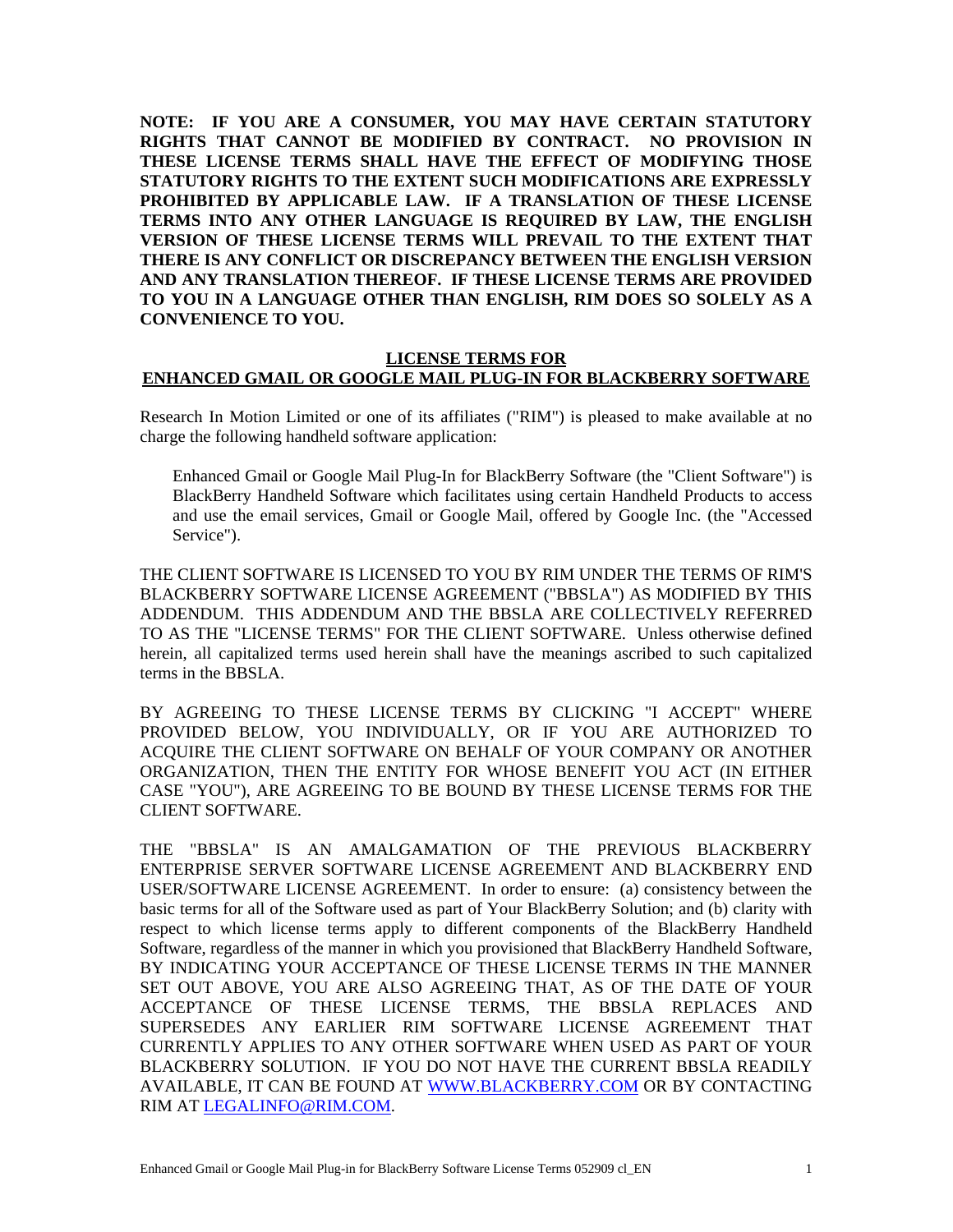IF YOU HAVE ANY QUESTIONS OR CONCERNS ABOUT THESE LICENSE TERMS, PLEASE CONTACT RIM AT legalinfo@rim.com. IF YOU ARE NOT PREPARED OR AUTHORIZED TO AGREE TO THESE LICENSE TERMS, DO NOT DOWNLOAD, INSTALL OR USE THE CLIENT SOFTWARE OR ANY PORTION THEREOF, AS YOU HAVE NO RIGHT TO DO SO.

## **GENERAL REQUIREMENTS**

The Client Software facilitates Your access to and use of the Accessed Service. RIM is pleased to make the Client Software available to You but can only do so with Your clear understanding, acknowledgement and agreement that the Accessed Service is a Third Party Service and/or provides access to Third Party Software, Third Party Services, Third Party Content, Linked Sites, and/or Other Sites provided by Google Inc. and/or other third parties, none of which are under RIM's control. You should take care to ensure that You know who You are dealing with, and that You know the terms and conditions of all applicable agreements, including without limitation terms of use, end user license terms, payment and associated terms (including without limitation warranty, return and refund terms), privacy terms, privacy settings, and security features to protect Your private information. In order to use the Client Software on your Handheld Product to access and use the Accessed Service: (a) you must have a current, active account for the Accessed Service, which account will be governed by the terms and conditions You agreed to in relation to the Accessed Service; (b) Your Airtime Service Provider must permit You to access the Accessed Service through Your Handheld Product; and (c) the Client Software must be designed to operate on Your specific version of BlackBerry Handheld Software on Your Handheld Product.

## **SPECIFIC TERMS FOR THE CLIENT SOFTWARE**

1. Definition of "BlackBerry Handheld Software". The Client Software is hereby deemed to be included in the definition of "BlackBerry Handheld Software" under the BBSLA.

2. Limited Support, No Warranty and No Liability. If, other than as expressly contemplated by this Agreement, the Client Software fails to operate in accordance with the Documentation within the ninety (90) days following the date You install it on Your Handheld Product, You may contact RIM and RIM shall use commercially reasonable efforts to correct or provide You with a workaround for the problem (which fix or workaround may be provided to You at RIM's reasonable discretion in one of a variety of forms, including in the course of telephonic or email customer support provided to You, in a generally available software fix or release, on RIM's website or in any other form of which RIM advises You). However, You acknowledge and agree that because of the nature of the Client Software, RIM has no control over many of its features and functionality and may not be able to resolve a problem You encounter by expending reasonable commercial efforts or otherwise. The Client Software is provided to You as a free addition to RIM's BlackBerry Handheld Software and facilitates Your use of a Third Party Service and/or access to Third Party Software, Third Party Services, Third Party Content, Linked Sites, and/or Other Sites. Accordingly, to the extent not specifically prohibited by the laws of Your jurisdiction: (a) this provision replaces and supersedes any express warranty for the BlackBerry Handheld Software set out in the BBSLA for the Client Software, and sets out Your sole remedy for any problems You encounter with the Client Software; (b) the Client Software is made available to You "AS IS" and "AS AVAILABLE"; (c) IN ADDITION TO THE LIMITATIONS, EXCLUSIONS AND DISCLAIMERS ON LIABILITY SET OUT IN THE BBSLA, RIM IS NOT RESPONSIBLE FOR THE AVAILABILITY, USE, PERFORMANCE